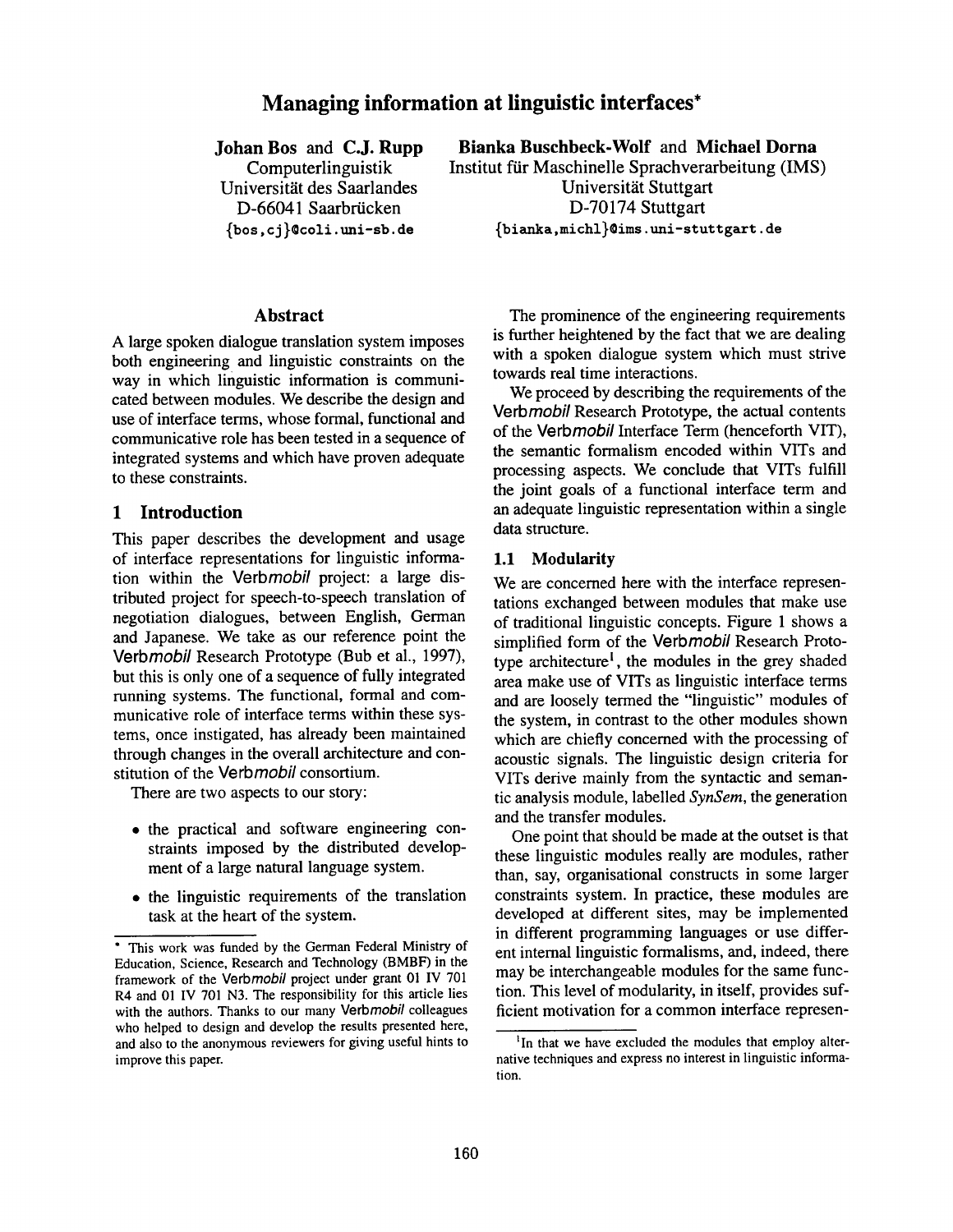

Figure 1: A Simplified diagram of the Verbmobil Research Prototype Architecture

tation among the linguistic modules, allowing the definition of a module's functionality in terms of its I/O behaviour, but also providing a theory independent *lingua franca* for discussions which may involve both linguists and computer scientists. The Verb*mobil* community is actually large enough to require such off-line constructs, too.

## **1.2 Encoding of Linguistic Information**

A key question in the design of an interface language is what information must be carried and to what purpose. The primary definition criterion within the linguistic modules has been the translation task. The actual translation operation is performed in the transfer module as a mapping between semantic representations of the source and target languages, see (Dorna and Emele, 1996). However, the information requirements of this process are flexible, since information from various levels of analysis are used in disambiguation within the transfer module, including prosody and dialogue structure.

To a large extent the information requirements divide into two parts:

- the expressive adequacy of the semantic representation;
- representing other types of linguistic information so as to meet the disambiguation requirements with the minimum of redundancy.

The design of the semantic representations encoded within VITs has been guided by an ongoing movement in representational semantic formalisms which takes as a starting point the fact that certain key features of a purely logical semantics are not fully defined in natural language utterances and typically play no part in translation operations. This has been most clearly demonstrated for cases where quantifier scope ambiguities are exactly preserved

under translation. The response to these observations is termed *underspecification* and various such underspecified formalisms have been defined. In one sense underspecification is, in itself, a form of information management, in that only the information that is actually present in an utterance is represented, further disambiguation being derived from the context. In the absence of such contextual information further specificity can only be based on guesswork.

While the management of information in the VIT semantics consists of leaving unsaid what cannot be adequately specified, the amount of information and also the type of information in the other partitions of the VIT (see Section 2.1) has been determined by the simple principle of providing information on justified demand. The information provided is also quite varied but the unifying property is that the requirements are defined by the specific needs of transfer, in distinguishing cases that are truly ambiguous under translation or need to be resolved. For example:

- (1) Geht das *bei ihnen?* 
	- a. Is it *possible for you?*
	- b. Is it possible *at your place?*

In (1), the German preposition *bei* displays an ambiguity between the experiencer reading (1a) and the spatial interpretation (lb). The resolution of this ambiguity requires in the first instance three pieces of information: the type of the verb predicate, the sort of the internal argument of *bei* and the sort of the subject. This, in turn, requires the resolution of the reference of the anaphor *das,* where morphosyntactic constraints come into play. If the referent has the sort time then the experiencer reading (la) can be selected. This is the more usual result in the *Verbmobil* context. Should the referent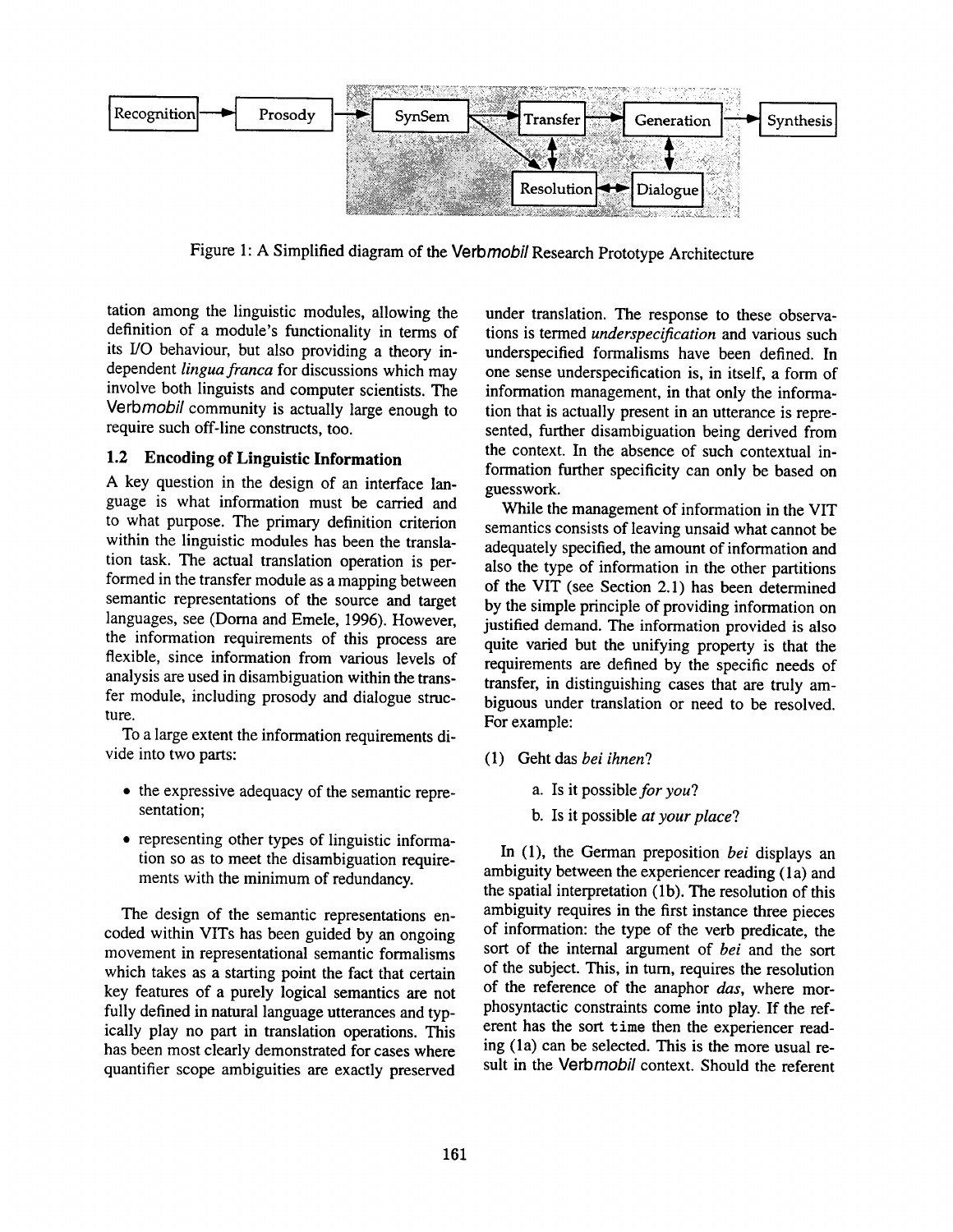| Slot Name        | Description                                                                        |  |  |
|------------------|------------------------------------------------------------------------------------|--|--|
| VIT ID           | combines a unique tag for the turn segment described by the current VIT and the    |  |  |
|                  | word lattice path used in its linguistic analysis;                                 |  |  |
| Index            | a triple consisting of the entry points for traversing the VIT representation;     |  |  |
| Conditions       | labelled conditions describing the possibly underspecified semantic content of an  |  |  |
|                  | utterance:                                                                         |  |  |
| Constraints      | scope and grouping constraints, e.g. used for underspecified quantifier and opera- |  |  |
|                  | tor scope representation;                                                          |  |  |
| Sorts            | sortal specifications for instance variables introduced in labelled conditions;    |  |  |
| Discourse        | additional semantic and pragmatic information, e.g. discourse roles for individual |  |  |
|                  | instance;                                                                          |  |  |
| Syntax           | morpho-syntactic features, e.g. number and gender of individual instances;         |  |  |
| Tense and Aspect | morpho-syntactic tense combined with aspect and sentence mood information,         |  |  |
|                  | e.g. used for computing surface tense;                                             |  |  |
| Prosody          | prosodic information such as accenting and sentence mood.                          |  |  |

Table 1: A list of VIT slots.

be sortally specified as a situation, further information will be required to determine the dialogue stage, i.e. whether the time of appointment is being negotiated or its place. Only in the latter case is the spatial reading (1b) relevant.

- (2) Dann wiirde das *doch* gehen
	- a. Then, it WOULD be possible, *after all.*
	- b. It would be possible, *wouldn't it?*

Consider the discourse particle *doch* in (2) which can be disambiguated with prosodic information. When *doch* is stressed and the utterance has falling intonation, it functions as a pointer to a previous dialogue stage. Something that was impossible before turned out to be feasible at the utterance time. Then, *doch* is translated into *after all* and the auxiliary takes over the accent  $(2a)$  <sup>2</sup>. If (2) has a rising intonation and the particle is not stressed, it signals the speaker's expectation of the hearer's approving response. In English, this meaning is conveyed by a question tag (2b). Lieske et al. (1997) provide a more detailed account of the use of prosodic information in *Verbmobil.* 

In addition to the information that is explicitly represented in the specified fields of a VIT, including the surface word order that can be inferred from the segment identification, and the resolution of underspecified ambiguities in context, transfer might require further information, such as domainspecific world knowledge, speech act or discourse stage information. This information can be obtained on demand from the resolution component (see Figure 1). This flexible approach to the information required for transfer is termed *cascaded disambiguation* (Buschbeck-Wolf, 1997) and is balanced against the fact that each level of escalation implies a correspondingly greater share of the permissible runtime.

# 2 The *Verbmobil* **Interface Term**

The VIT encodes various pieces of information produced and used in the linguistic modules. The content of a VIT corresponds to a single segment (or utterance) in a dialog turn. This partitioning of turns enables the linguistic components to work incrementally.

## 2.1 Multiple Levels of Information

A VIT is a record-like data structure whose fields are filled with semantic, scopal, sortal, morphosyntactic, prosodic, discourse and other information (see Table 1). These slots can be seen as analysis layers collecting different types of linguistic information that is produced by several modules. The information within and between the layers is linked together using constant symbols, called "labels", "instances" and "holes". These constants could be interpreted as skolemized logical variables which each denote a node in a graph. Besides purely linguistic information, a VIT contains a unique segment identifier that encodes the time span of the analyzed speech input, the analyzed path of the original word lattice, the producer of the VIT, which language is represented, etc. This identifier is used,

<sup>2</sup>We indicate prosodic accent with SMALL CAPITALS.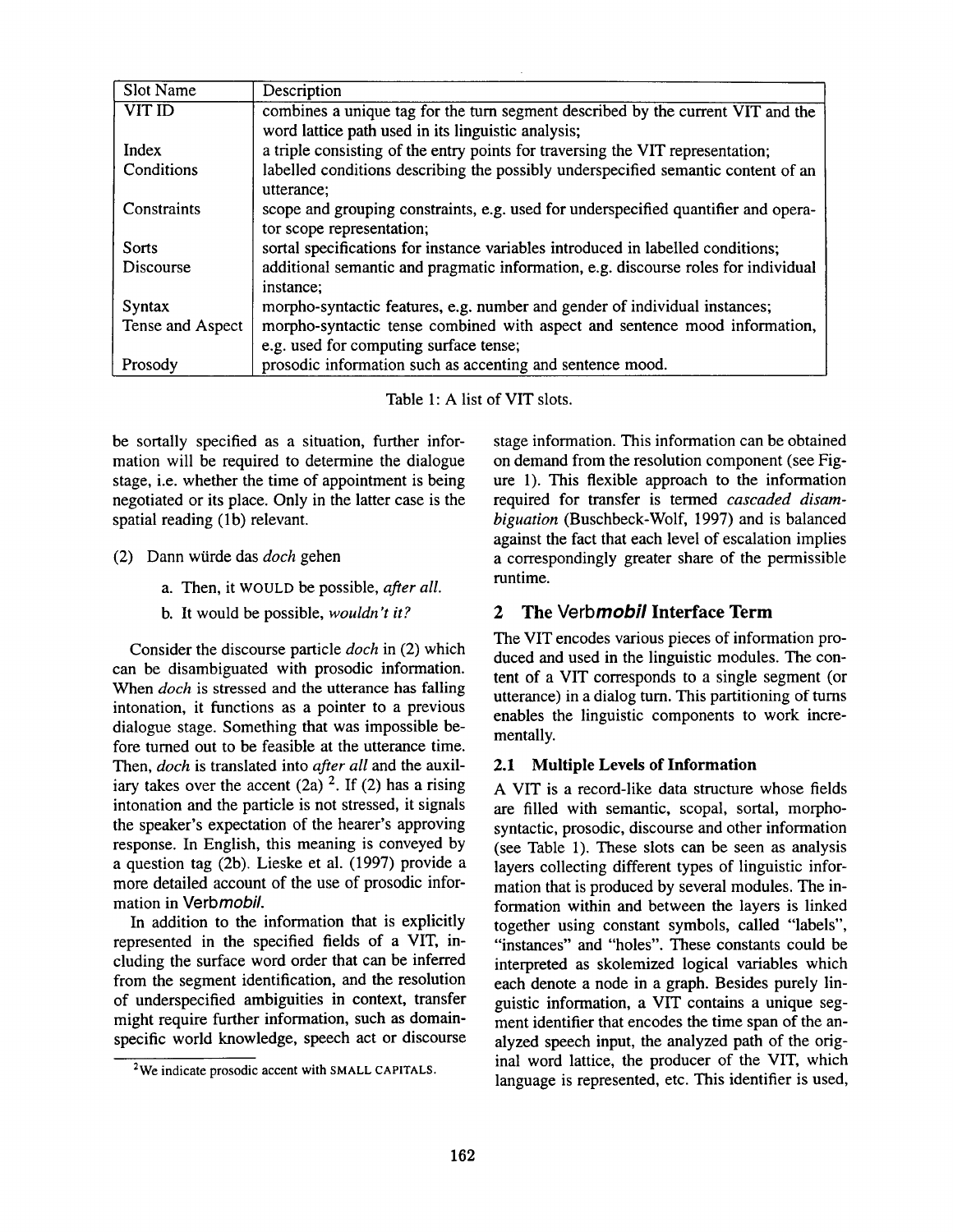for example, to synchronize the processing of analyses from different parsers. For processing aspects of VITs see Section 3.

A concrete example of a VIT is given in Figure 2 in a Prolog notation where the slots are also marked. This example is further discussed in Section 2.2.

## **2.2 VIT Semantics**

The core semantic content of the VIT is contained in the two slots: Conditions and Constraints. The conditions represent the predicates of the semantic content and the constraints the semantic dependency structure over those predicates. This partitioning between semantic content and semantic structure is modelled on the kind of representational metalanguage employed in UDRS semantics (Reyle, 1993) to express underspecification. The semantic representation is, thus, a metalanguage expression containing metavariables, termed *labels,* that may be assigned to object language constructs. Moreover, such a metalanguage is *minimally recursive*<sup>3</sup>, in that recursive structure is expunged from the surface level by the use of metavariables over the recursive constituents of the object language.

In UDRSs quantifier dependencies and other scope information are underspecified because the constraints provide incomplete information about the assignment of object language structures to labels. However, a constraint set may be monotonically extended to provide a complete resolution. VIT semantics follows a similar strategy but somewhat extends the expressivity of the metalanguage.

There are two constructs in the VIT semantic metalanguage which provide for an extension in expressivity relative to UDRSs. These have both been adopted from immediate precursors within the project, such as Bos et al. (1996), and further refined. The first of these is the mechanism of *holes*  and *plugging* which originates in the *hole semantics* of Bos (1996). This requires a distinction between two types of metavariable employed: labels and holes. Labels denote the instantiated structures, primarily the individual predicates. Holes, on the other hand, mark the underspecified argument positions of propositional arguments and scope domains. Resolution consists of an assignment of la-

```
vit( 
X Segment ID 
    vitID(sid(ll6.a.ge.2.181.2.ge.y.syntaxger). 
% WHG String
            [word(jedes.24.[15]).
             word(treffen.25.[19]). 
             word(mit.26.[112]). 
             word(ihnen.27.[114]). 
             word(hat.28.[ll]). 
             ,ord(ein.29.[117]). 
             word(interessantes.30.[121]). 
             word(thema, 31, [122])]),
X Index 
     index(12.11.i3). 
Conditions 
     [decl(12.h23). 
      jed(1S,i6,18,h7), 
      treffen(19,i6), 
      mit(112,i6,i13), 
      pron(l14.i13). 
      haben(11.i3). 
      arg3(ll,i3,i6), 
      arg2(ll,i3,i16), 
      ein(117,i16,120,h19),
      interessant(121,i16),
      thema(122.i16)]. 
% Constraints
     [in_g(122.120). 
      in_g(121.120). 
      in_g(114.18). 
      in_g(112.18). 
      in_{g(19,18)},
      leq(15,h23), 
      leq(11,h7),
      leq(117.h23). 
      leq(11.h19)]. 
% Sorts
     [s_sort(i6,meeting_sit), 
      s_sort(i13,human), 
       s_sorr(il6,info_content)], 
X Discourse 
     [prontype(i13,he,std), 
      dir(112.no)]. 
% Syntax
     [num(i6, sg),pers(i6,3), 
      pers(il3.1). 
      num(i13.pl). 
      num(i16.sg). 
      pers(i16,3)],
Tense and Aspect 
     [ta_mood(i3,ind),
       ta_tense(i3.pres). 
       ta_perf(i3.nonperf)]. 
Prosody 
     [pros_accent(15),
      pros_accent(121). 
      pros_mood(12.decl)] 
   )
```


<sup>3</sup>We owe the term *minimal recursion* to Copestake et al. (1995), but the mechanism they describe was already in use in UDRSs.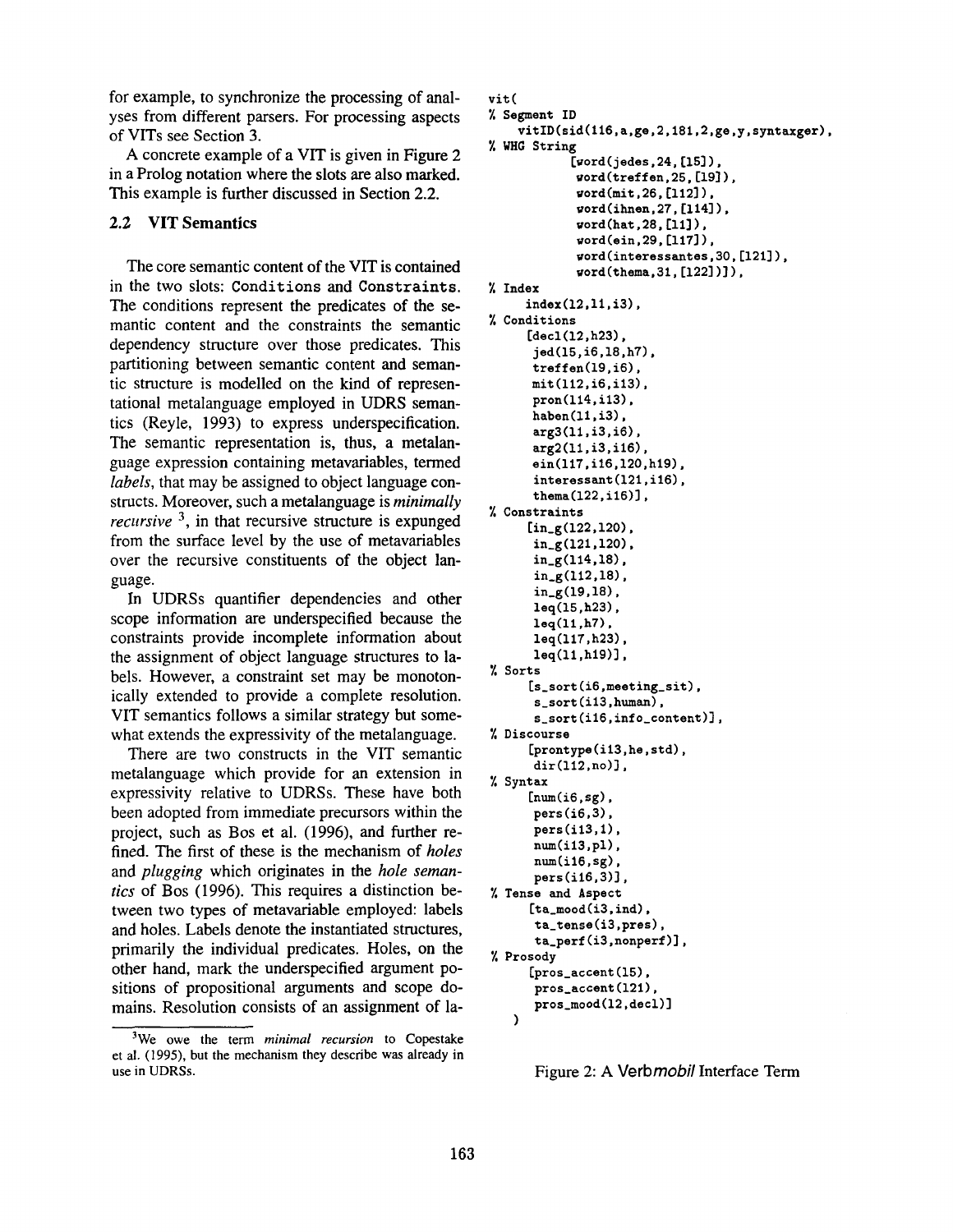bels to holes, a *plugging.* In general, the constraint set contains partial constraints on such a plugging, expressed by the "less than or equal" relation  $(1eg)$ but no actual equations,  $leq(L, H)$  should be interpreted as a disjunction that the label is either subordinate to the hole or equal to it. Alternatively, this relation can be seen as imposing a partial ordering. A valid plugging must observe all such constraints.

The other extension in expressivity was the introduction of additional constraints between labels. These form another type of abstraction away from logical structure, in that conjunctive structure is also represented by constraints. The purpose of this further abstraction is to allow lexical predicates to be linked into additional structures, beyond that required for a logical semantics. For example, focus structure may group predicates that belong to different scope domains. More immediately, prosodic information, expressed at the lexical level, can be linked into the VIT via lexical predicates. The constraints expressing conjunctive structure relate basic predicate labels and *group labels* which correspond to a conjunctive structure in the object language, such as a DRS, intuitively a single box. Grouping constraints take the form  $in_g(L, G)$ , where the "in group" relation  $(in_g)$  denotes that the label L is a member of the group G. The content of a group is, thus, defined by the set of such grouping constraints.

$$
g = \bigwedge_{i=1}^{n} l_i
$$
 such that  $\text{in}_{\mathcal{L}}g(l_i, g) \in \text{Constraints}$ 

These two forms of abstraction from logical structure have a tendency to expand the printed form of a VIT, relative to a recursive term structure, but in one respect this is clearly a more compact representation, since lexical predicates occur only once but may engage in various types of structure.

#### **2.3 An Example**

Figure 2 shows the VIT produced by the analysis of the German sentence: *Jedes Treffen mit lhnen hat ein interessantes Thema* ("Every meeting with you has an interesting topic"). The instances which correspond to object language variables are represented by the sequence  $\{i1, i2, \ldots\}$ , holes by  $\{h1, h$ h2, ...} and labels, including group and predicate labels, by  $\{11, 12, \ldots\}$ . The base label of a predicate appears in its first argument position. The predicates haben, arg2 and arg3 share the same label because they form the representation of a single predication, in so-called neo-Davidsonian nota-



Figure 3: A Graphical Representation of the Scoping Constraints

tion (e.g. (Parsons, 1991)). The two groups 120 and 18 form the restrictions of the existential quantifier, ein, and the universal, j ed, respectively. Two of the scoping constraints place the quantifiers' labels below the top hole, the argument of the mood operator (decl). The other two link the quantifiers respective scopes to the bottom label, in this case the main verb, but no constraints are imposed on the relative scope of the quantifiers. The whole structure is best viewed as a (partial) subordination hierarchy, as in Figure 3.

A complete resolution would result from an assignment of the labels {11, 15, 117} to the three holes  $\{h23, h19, h7\}$ . Taking into account the implicit constraint that any argument to a predicate is automatically subordinate to its label, there are in fact only two possibilities: the pluggings pl and p2 given below,

|     | h23. | h <sub>19</sub> | h7 |
|-----|------|-----------------|----|
| D l | LЬ   |                 |    |
| p2  |      | LЬ              |    |

corresponding to the two relative scopings of the quantifiers:

$$
\forall x (TREFEN(x)\& MIT(x,z) \rightarrow \exists y (THEMA(y))
$$
  
 
$$
\& INTERESSANT(y)\& HABEN(x,y)))
$$

and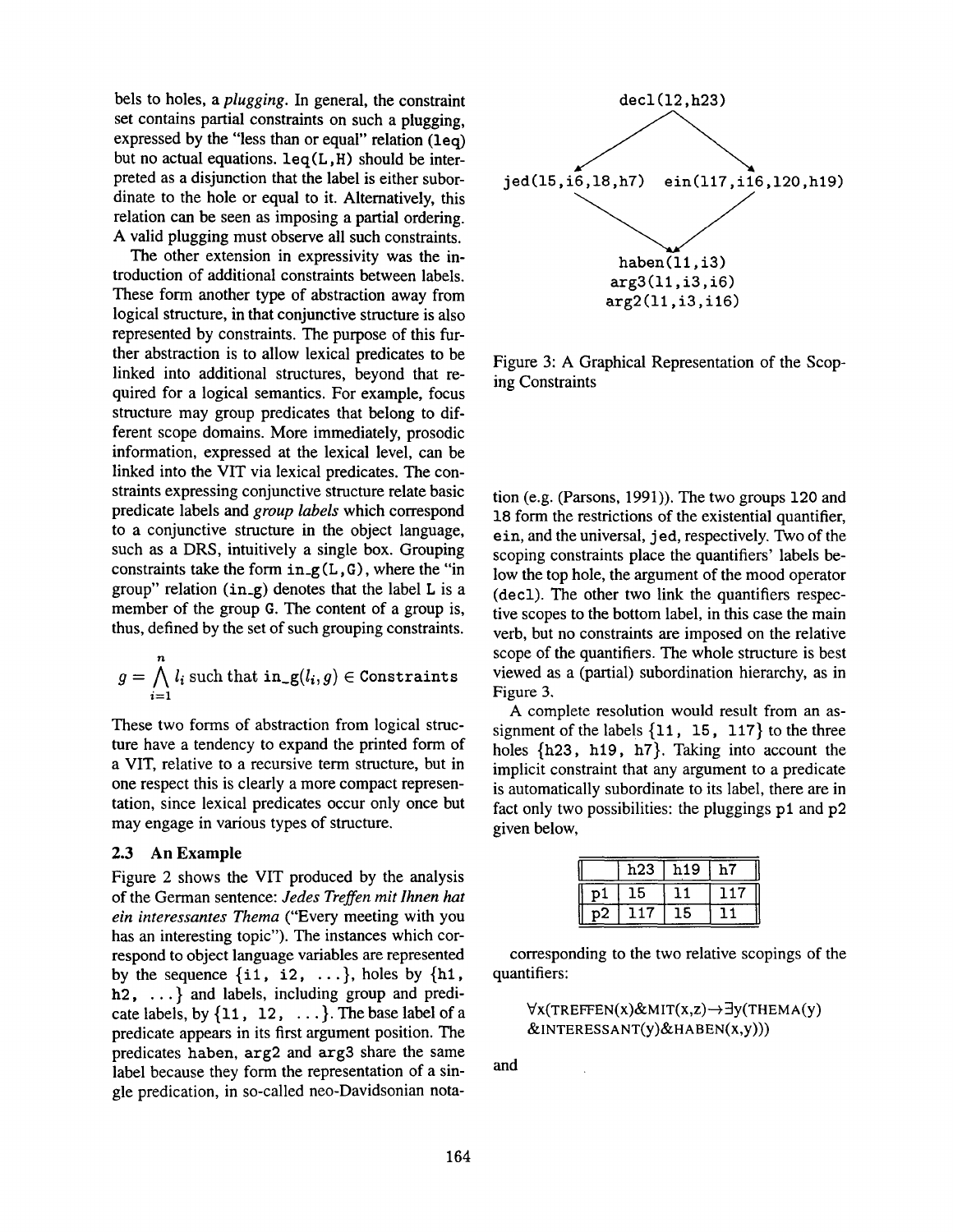3y(THEMA(y)&INTERES SANT(y)&  $\forall x (TREFEN(x)\& MIT(x,z) \rightarrow HABEN(x,y)))$ 

A full resolution is, however, rarely necessary. Where transfer requires more specific scoping constraints these can be provided in a pairwise fashion, based on default heuristics from word order or prosodic cues, or at the cost of an additional call to the resolution component.

### **3 VIT Processing**

#### **3.1 Lists as Data Structures**

Almost all fields in a VIT record are represented as lists.<sup>4</sup> In general, list elements do not introduce any further recursive embedding, i.e. the elements are like fixed records with fields containing constants. The non-recursive nature of these list elements makes the access and manipulation of information (e.g. addition, deletion, refinement, etc.) very convenient. Moreover, the number of list elements can be kept small by distributing information over different slots according to its linguistic nature (see Section 3.2 below) or the producer of the specific kind of data (see Section 2.1). The kind of structuring adopted and the relative shortness of the lists make for rapid access to and operations on VITs.

It is significant that efficient information access is dependent not only on an appropriate data structure, but also on the representational formalism implemented in the individual data items. This property has been presented as an independent motivation for minimally recursive representations from the Machine Translation point of view (Copestake et al., 1995), and has been most thoroughly explored in the context of the substitution operations required for transfer. We believe we have taken this argument to its logical conclusion, in implementing a non-recursive semantic metalanguage in an appropriate data structure. This, in itself, provides sufficient motivation for opting for such representations rather than, say, feature structures or the recursive QLFs (Alshawi et al., 1991) of CLE (Alshawi, 1992).

### 3.2 ADT Package

In general, linguistic analysis components are very sensitive to changes in input data caused by modifi-

cations of analyses or by increasing coverage. Obviously, there is a need for some kind of robustness at the interface level, especially in large distributed software projects like *Verbmobil* with parallel development of different components. Therefore, components that communicate with each other should abstract over data types used at their interfaces. This is really a further projection of standard software engineering practice into the implementation of linguistic modules.

In this spirit, all access to and manipulation of the information in a VIT is mediated by an abstract data type (ADT) package (Doma, 1996). The ADT package can be used to build a new VIT, to fill it with information, to copy and delete information within a VIT, to check the contents (see Section 3.3 below), to get specific information, to print a VIT, etc. To give an example of abstraction, there is no need to know where specific information is stored for later lookup. This is done by the ADT package that manages the adding of a piece of information to the appropriate slot. This means that the external treatment of the VIT as an interface term is entirely independent of the internal implementation and data structure within any of the modules and vice versa.<sup>5</sup>

#### 3.3 Consistency Checking

As a side effect of adopting an extensive ADT package we were able to provide a variety of checking and quality control functions. They are especially useful at interfaces between linguistic modules to check format and content errors. At the format checking level language-specific on-line dictionaries are used to ensure compatibility between the components. A content checker is used to test language-independent structural properties, such as missing or wrongly bound variables, missing or inconsistent information, and cyclicity.

As far as we are aware, this is the first time that the results of linguistic components dealing with semantics can be systematically checked at module interfaces. It has been shown that this form of testing is well-suited for error detection in components with rapidly growing linguistic coverage. It is worth noting that the source language lexical coverage in the *Verbmobil* Research Prototype is around 2500 words, rising to  $10K$  at the end of the second phase<sup>6</sup>. Furthermore, the complex information produced by

<sup>&</sup>lt;sup>4</sup>In typical AI languages, such as Lisp and Prolog, lists are built-in, and they can be ported easily to other programming languages.

 $5$ The kind of data structure used by the communication architecture (Amtrup and Benra, 1996) is, similarly, transparent to the modules.

 $6$ In the year 2000.